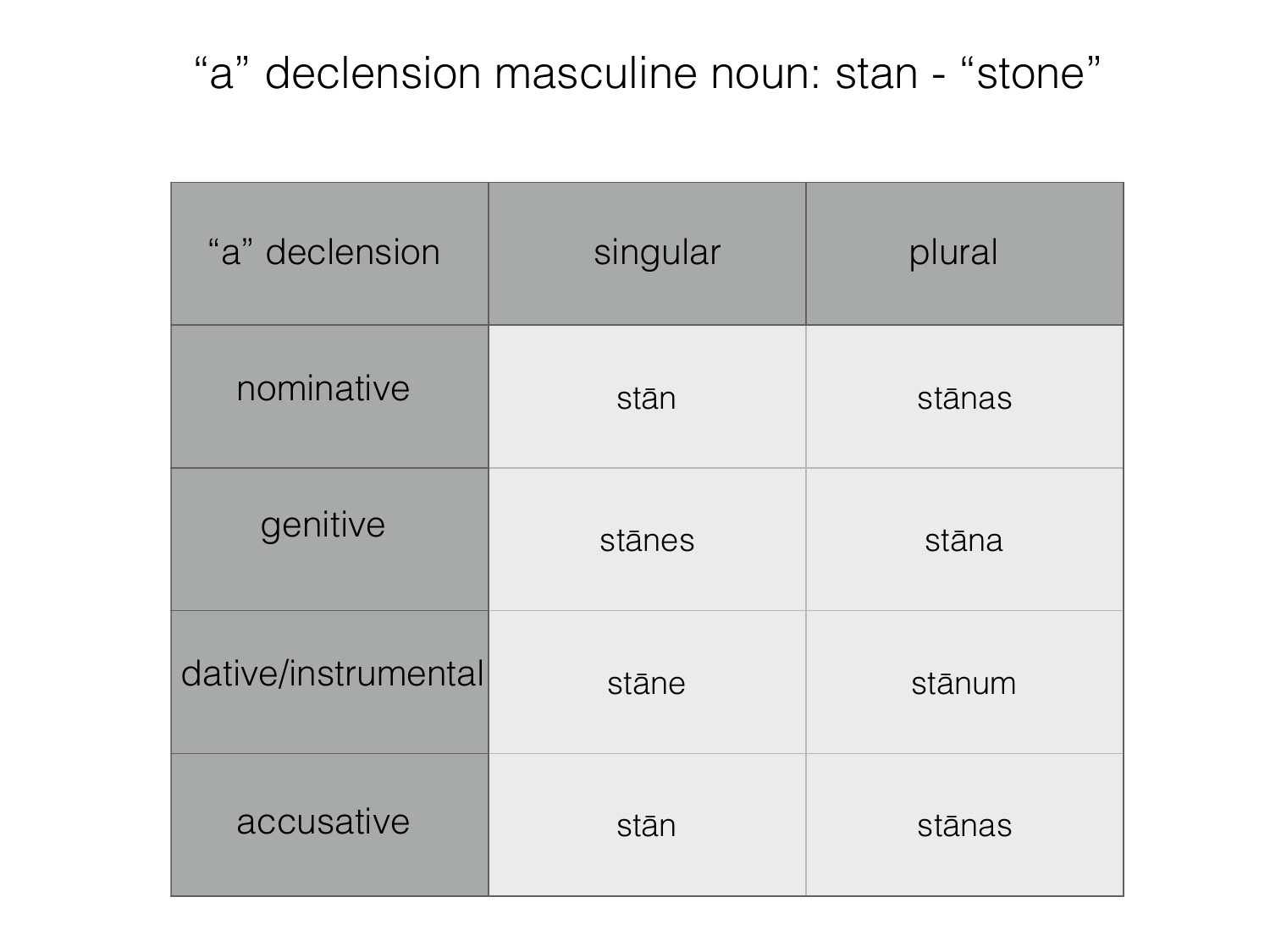# "ō" declension feminine noun: ġiefu - "gift"

| "ō" declension      | singular     | plural      |
|---------------------|--------------|-------------|
| nominative          | <i>giefu</i> | giefa, -e   |
| genitive            | giefe        | giefa, -ena |
| dative/instrumental | giefe        | giefum      |
| accusative          | giefe        | giefa, -e   |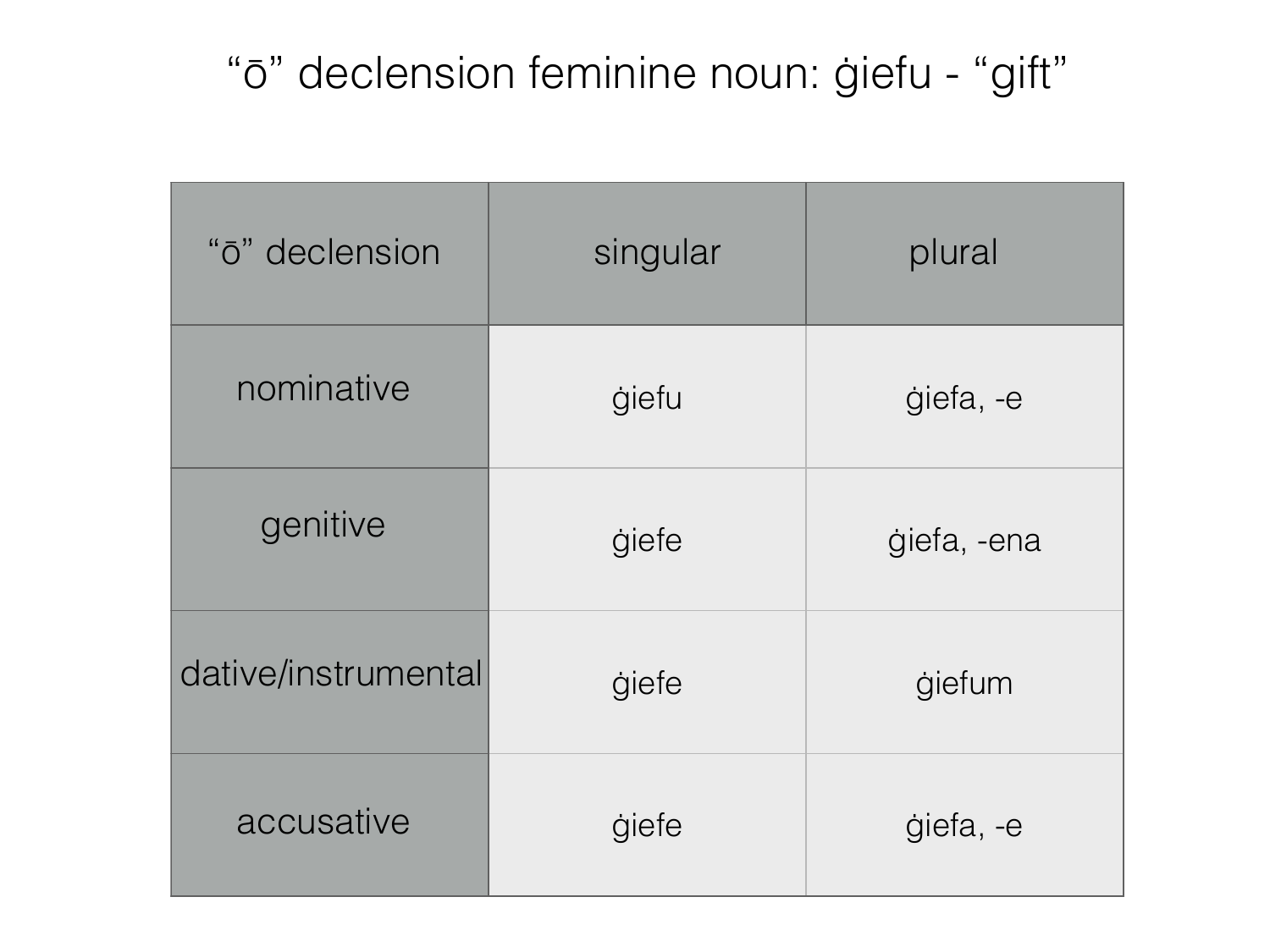### "n"-stem declension masculine noun: hunta - "hunter"

| "n"-stem declension | singular | plural  |
|---------------------|----------|---------|
| nominative          | hunta    | huntan  |
| genitive            | huntan   | huntena |
| dative/instrumental | huntan   | huntum  |
| accusative          | huntan   | huntan  |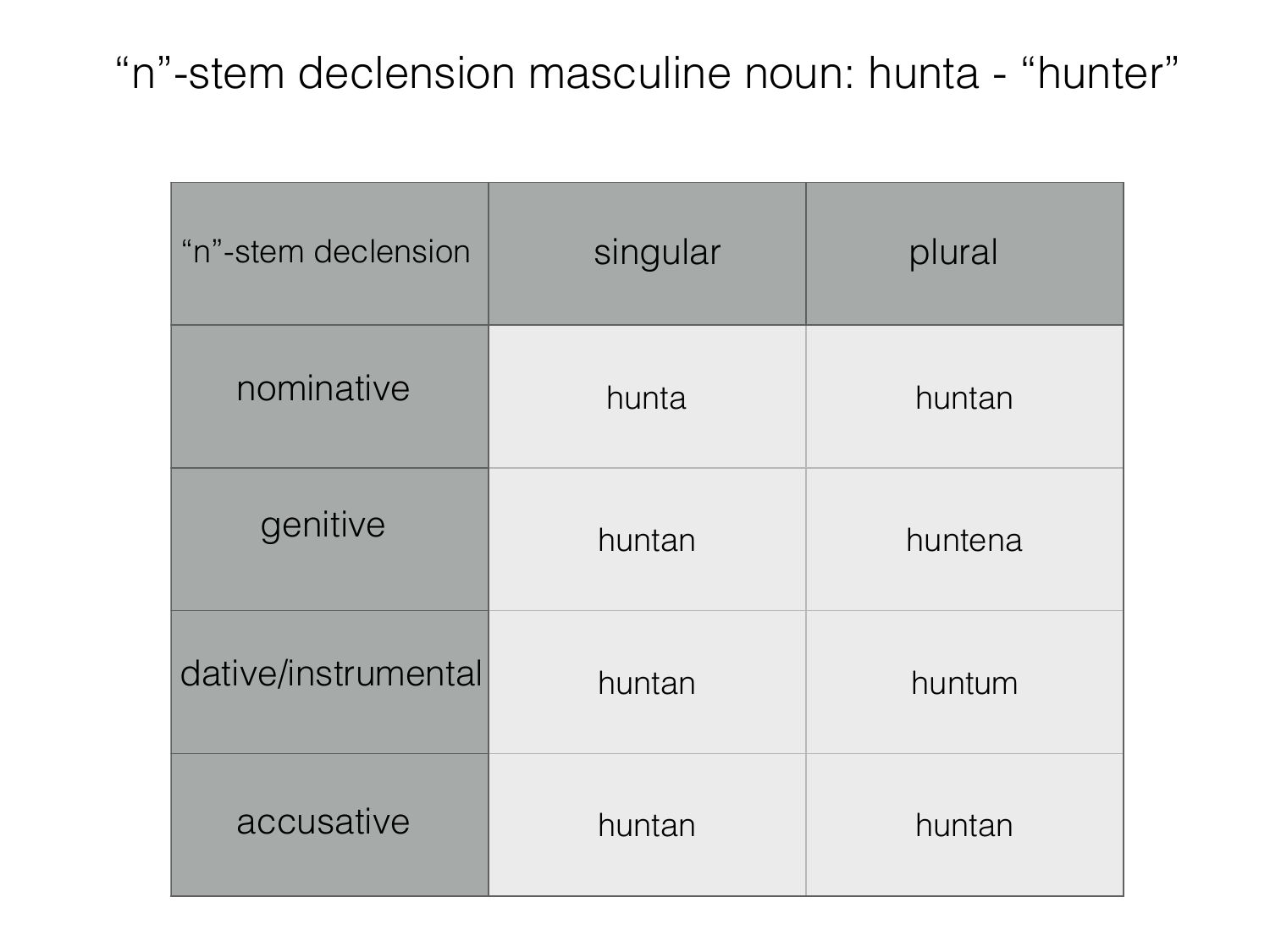### demonstrative: sē, sēo, bæt - "that"

| demonstrative | masculine | feminine   | neuter | plural |
|---------------|-----------|------------|--------|--------|
| nominative    | Sē        | <b>SēO</b> | pæt    | þā     |
| genitive      | pas       | pære       | pæs    | bāra   |
| dative        | þæm       | pære       | þæm    | þæm    |
| accusative    | pone      | þā         | þæt    | þā     |
| instrumental  | þÿ        | pære       | þÿ     | þæm    |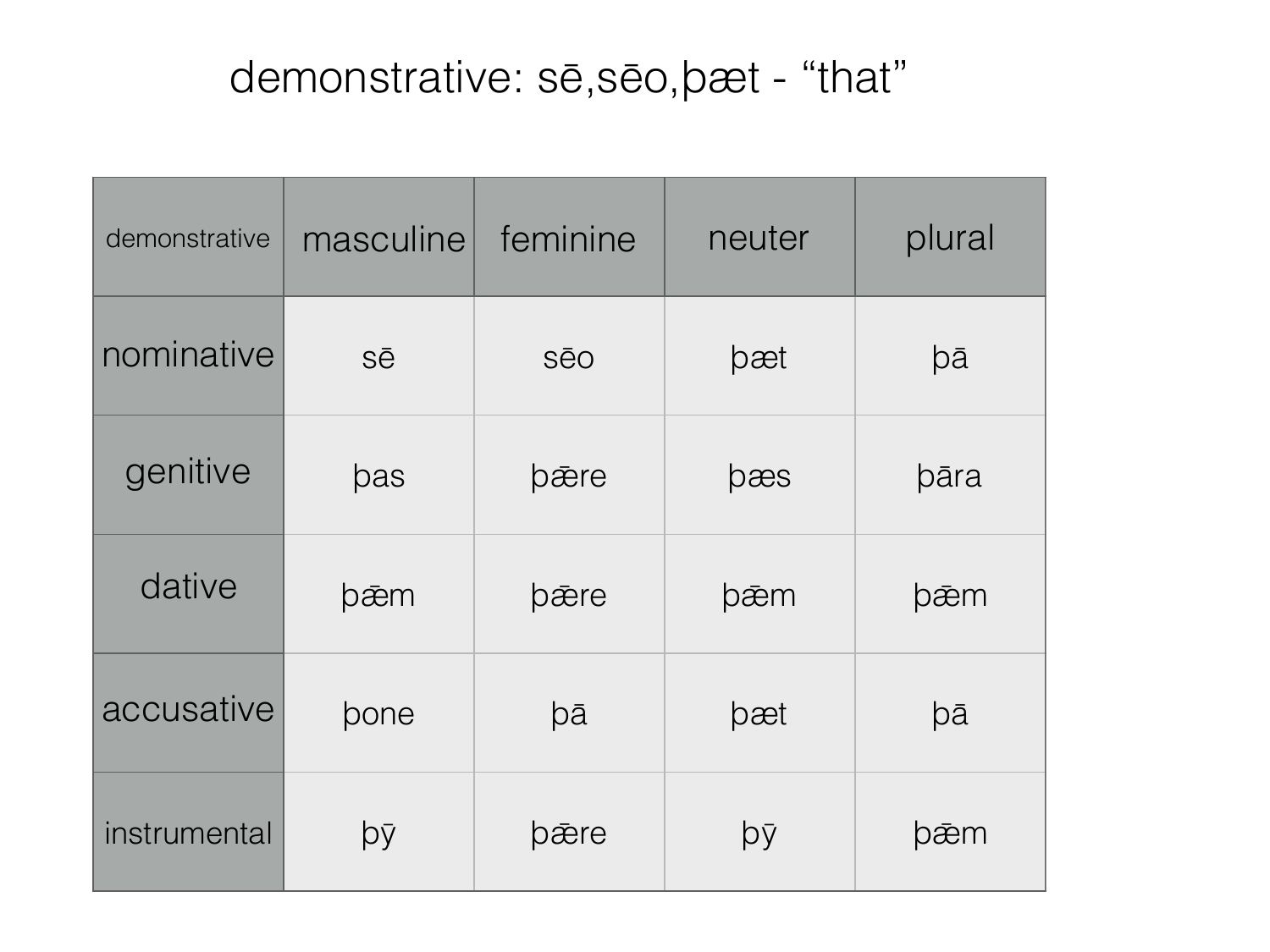# personal pronouns: first person - "I"

|            | singular   | dual       | plural    |
|------------|------------|------------|-----------|
| nominative | İĊ         | wit        | Wē        |
| genitive   | $m\bar{m}$ | uncer      | ūser, ūre |
| dative     | mē         | unc        | <b>ŪS</b> |
| accusative | mec, mē    | uncit, unc | ūsiċ, ūs  |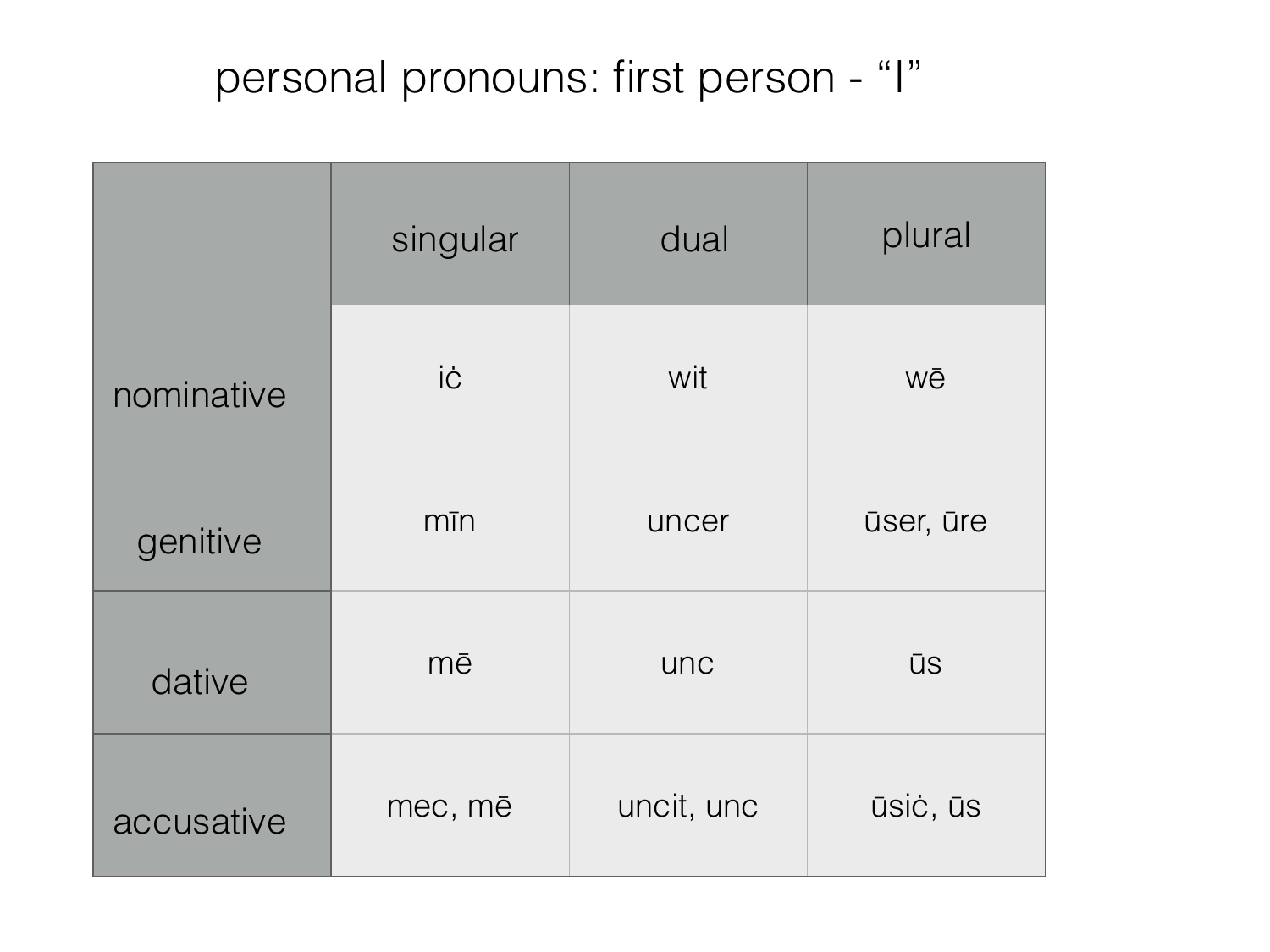### personal pronouns: second person - "you"

|            | singular | dual       | plural          |
|------------|----------|------------|-----------------|
| nominative | þū       | ġit        | ġē              |
| genitive   | þīn      | incer      | ēower, Tower    |
| dative     | þē       | inc        | ēow, Tow        |
| accusative | pec, pē  | incit, inc | ēowić, ēow, īow |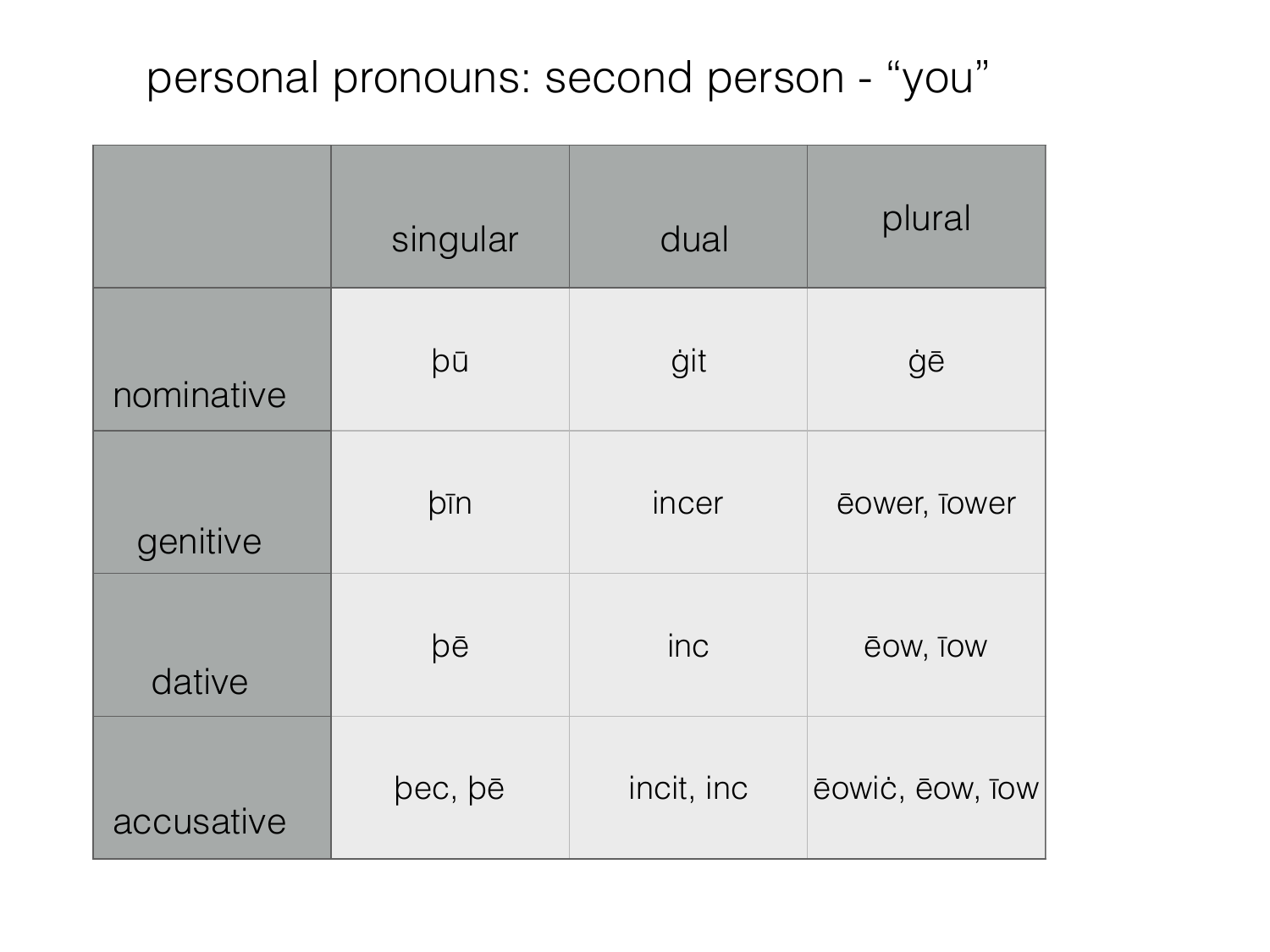# personal pronouns: third person - "he, she, it"

|            | masculine | feminine          | neuter |
|------------|-----------|-------------------|--------|
| nominative | hē        | hēo, hīe          | hit    |
| genitive   | his       | hiere, hire, hyre | his    |
| dative     | him       | hiere, hire, hyre | him    |
| accusative | hine      | hīe, hī, hy       | hit    |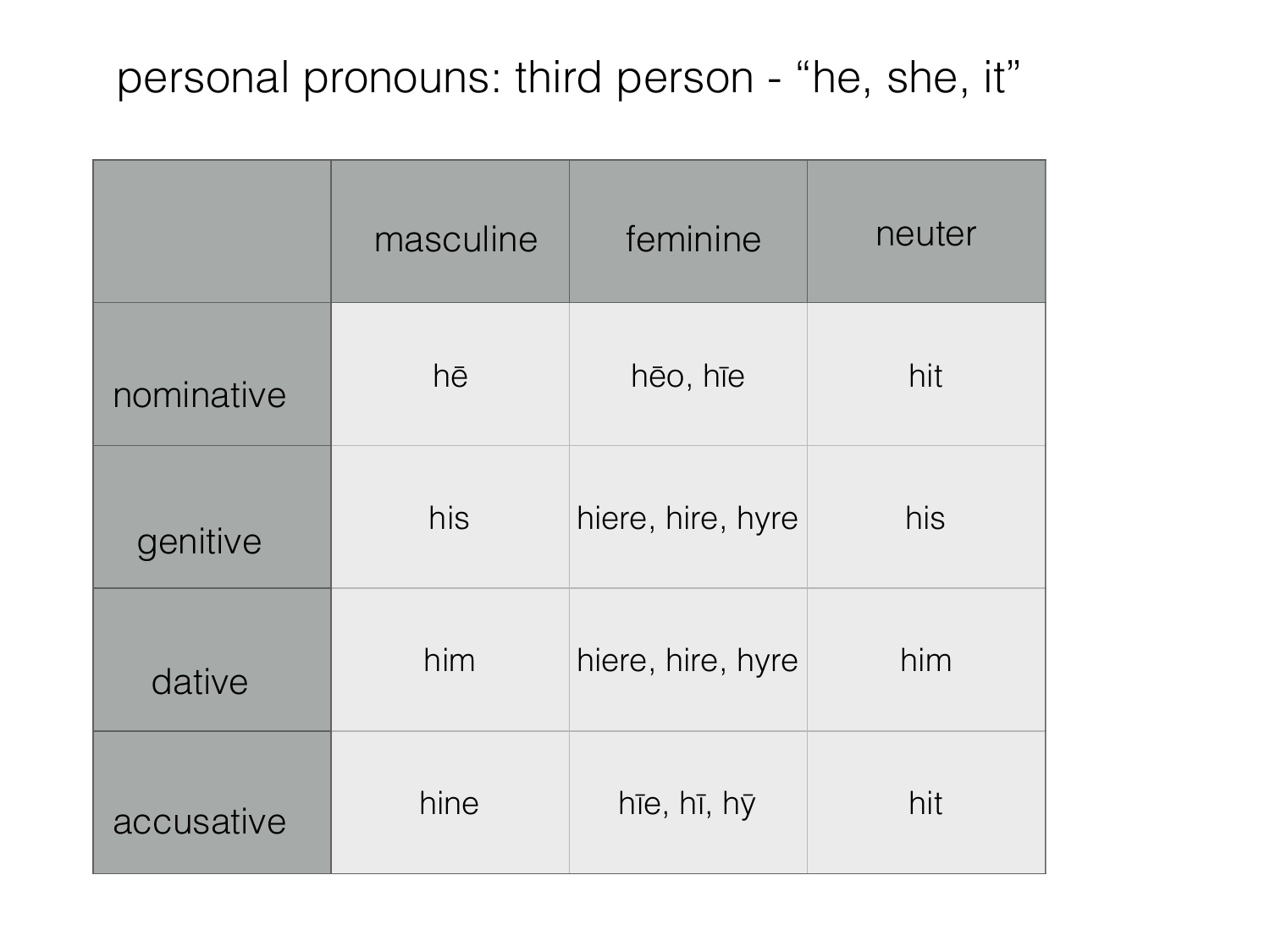# interrogative pronouns - "who, what"

|              | masculine              | neuter         |
|--------------|------------------------|----------------|
| nominative   | hwā                    | hwæt           |
| genitive     | hwæs                   | hwæs           |
| dative       | hwæm, hwām             | hwæm, hwām     |
| accusative   | hwone, hwane,<br>hwæne | hwæt           |
| instrumental | hwī, hwy, hwon         | hwī, hwy, hwon |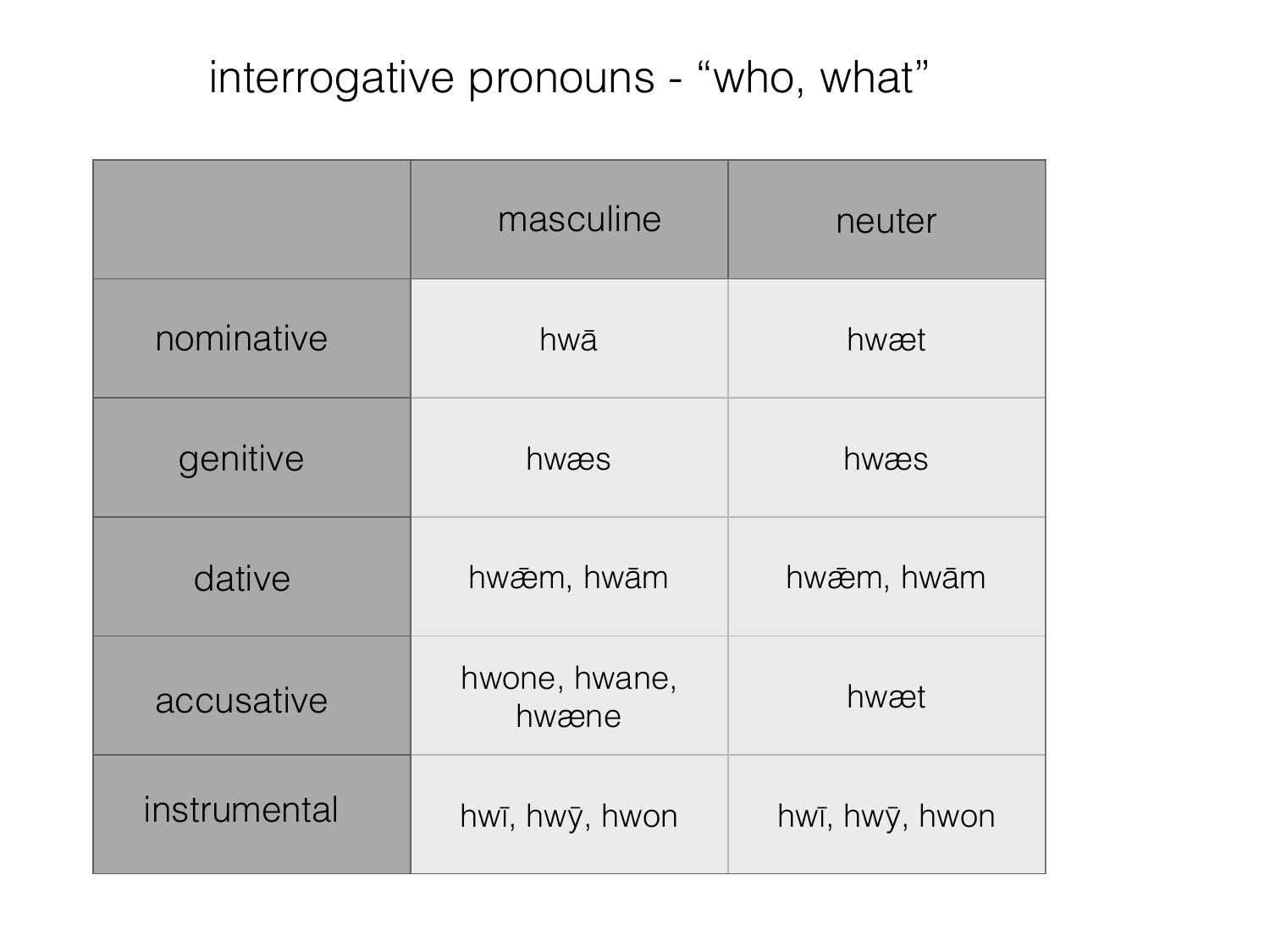## strong adjective declension [ā,ō stems] - sum ("some")

| singular     | masculine | feminine | neuter      |
|--------------|-----------|----------|-------------|
| nominative   | sum       | sumu     | sum         |
| genitive     | sumes     | sumre    | sumes       |
| dative       | sumum     | sumre    | <b>SUMS</b> |
| accusative   | sumne     | sume     | sum         |
| instrumental | sume      | sumre    | sume        |

| plural   |       |          |          |
|----------|-------|----------|----------|
| nom/acc  | sume  | suma, -e | sumu, -e |
| genitive | sumra | sumra    | sumra    |
| dat/inst | sumum | sumum    | sumum    |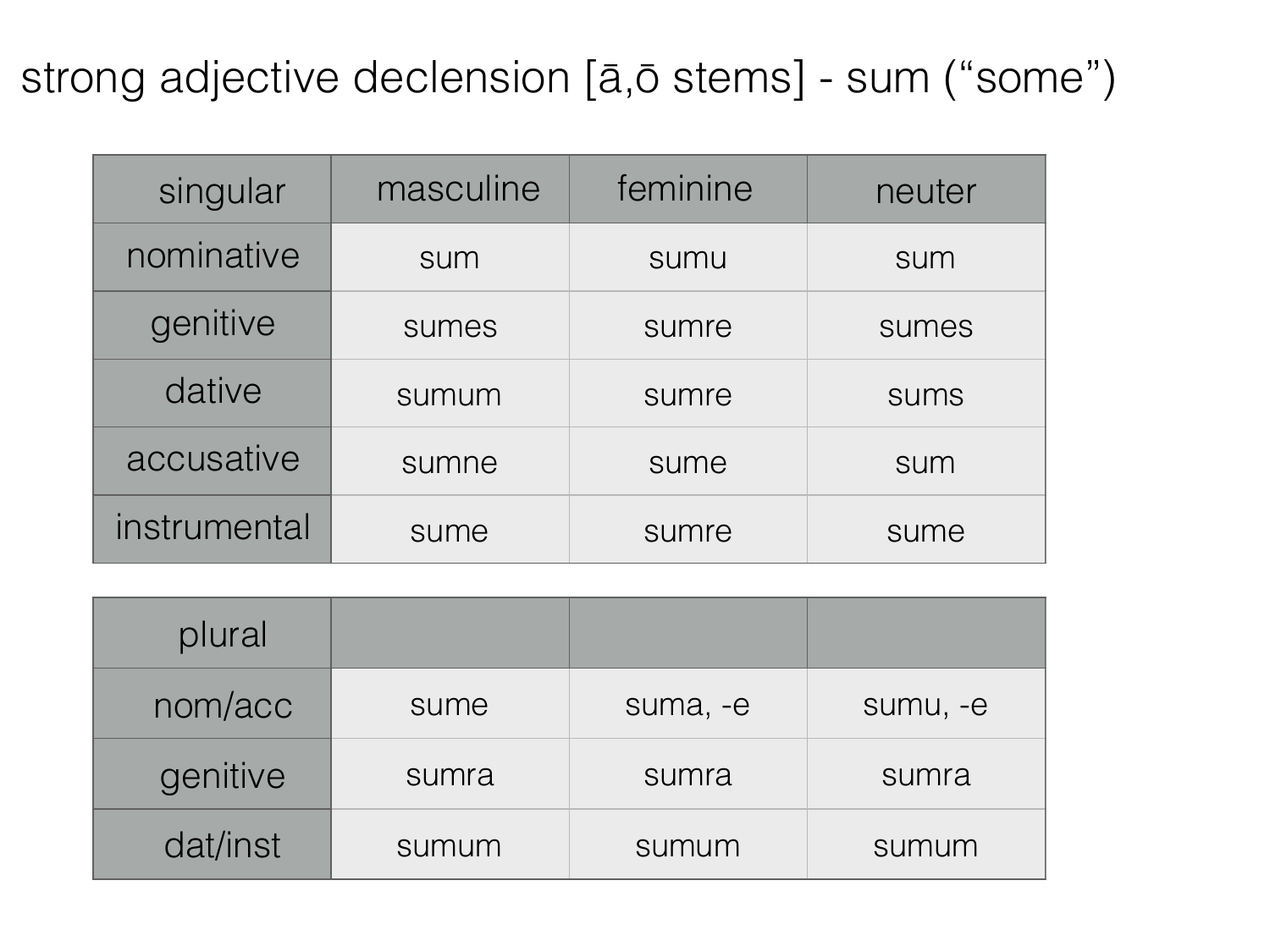## weak adjective declension - gōd ("good")

| singular     | masculine | feminine | neuter |
|--------------|-----------|----------|--------|
| nominative   | gōda      | gōde     | gōde   |
| genitive     | gōdan     | gōdan    | gōdan  |
| dative       | gōdan     | gōdan    | gōdan  |
| accusative   | gōdan     | gōdan    | gōde   |
| instrumental | gōdan     | gōdan    | gōdan  |

| plural   | all genders |
|----------|-------------|
| nom/acc  | gōdan       |
| genitive | gōdena, -ra |
| dat/inst | gōdum       |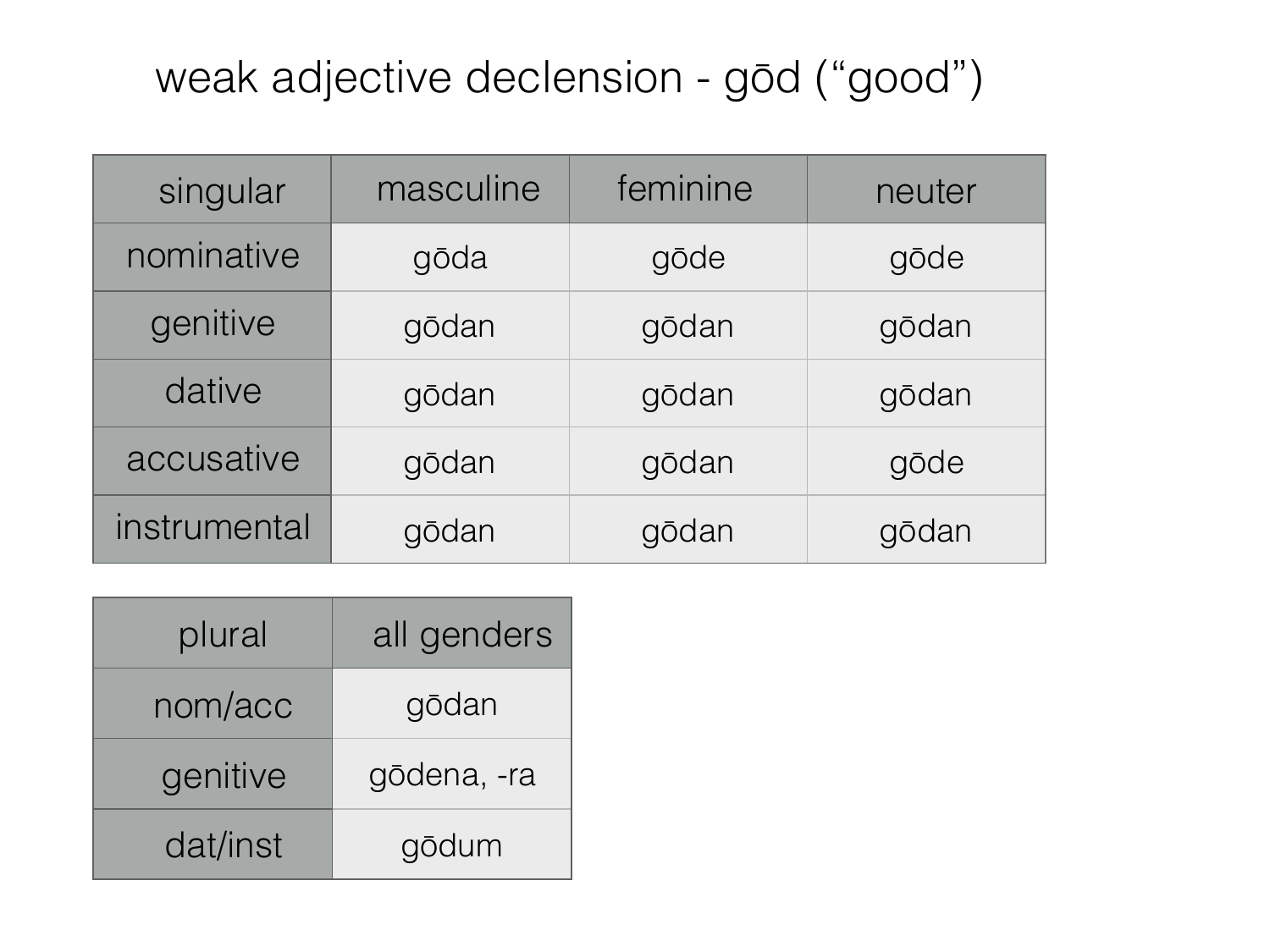Tō bæs æðelinges hāme wæron fela wera gegaderod. bā eorlas hæfdon bā mecas and bā helmas bāra Dena, bā be hie on bæm campe ofercomon. Sum geong eorl hæfde bone hafoc mid ðām ðe hē fuglas gefeng. Swā eac wæron bær ba ierðlingas be on hærfeste of bam æcerum wæstmas ālæddon, and bā fisceras be on bātum fiscas gefēngon.

| Nominative     |  |
|----------------|--|
| Genitive       |  |
| Dative         |  |
| Accusative     |  |
| (Instrumental) |  |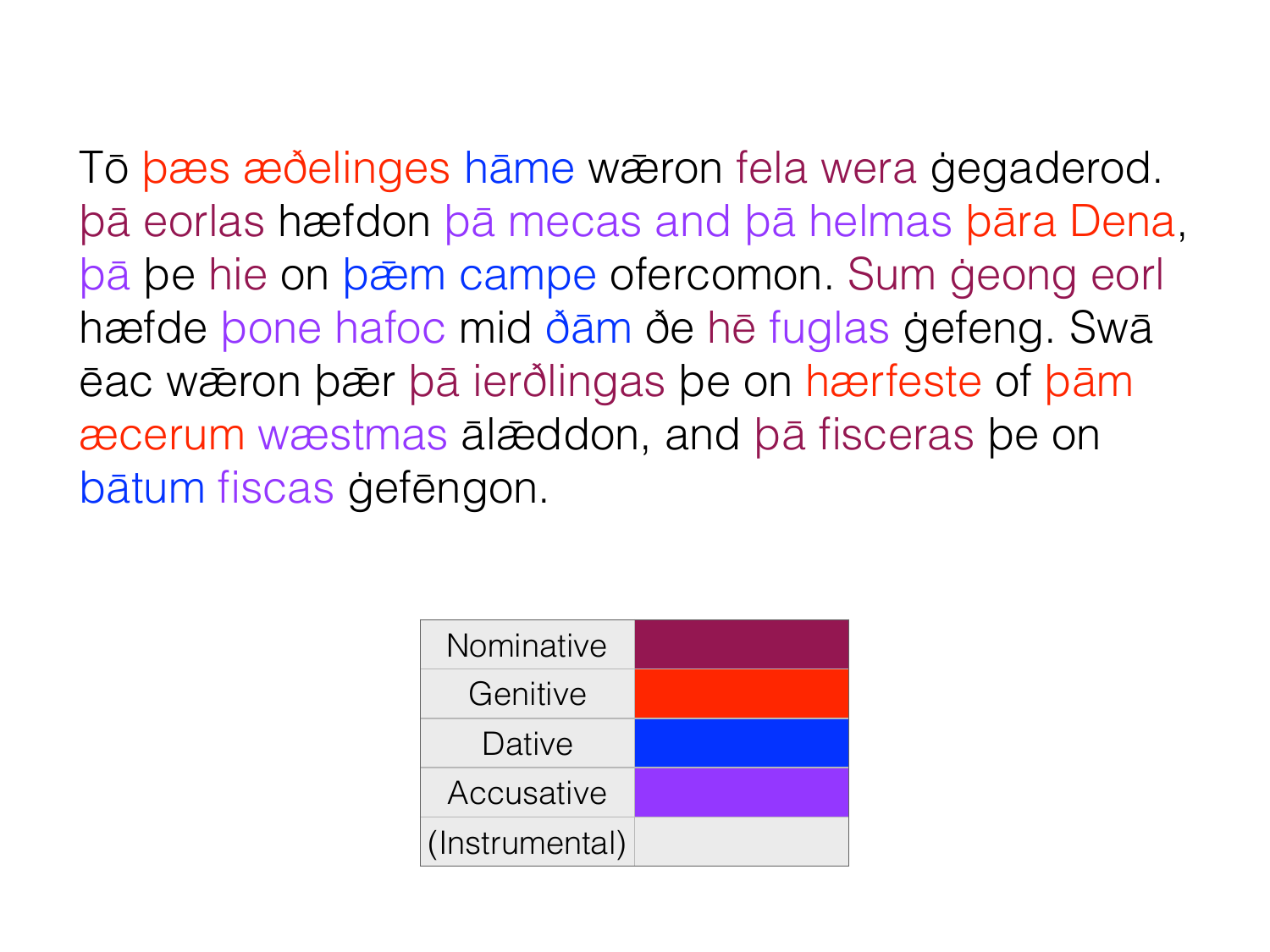# Verb conjugation: principal parts

| strong verbs |                    |                   |                    |                             |
|--------------|--------------------|-------------------|--------------------|-----------------------------|
|              | present infinitive | preterit singular | preterit plural    | past participle             |
| class I      | rīdan              | rād               | ridon              | riden                       |
| class II     | scēotan            | scēat             | scuton             | scoten                      |
| class III    | drincan            | dranc             | druncon            | druncen                     |
| class IV     | beran              | bær               | bæron              | boren                       |
| class V      | specan             | spæc              | spæcon             | specen                      |
| class VI     | scacan             | <b>SCOC</b>       | scōcon             | scacen                      |
| class VII    | slæpan             | slēp              | slēpon             | slæpen                      |
| weak verbs   |                    |                   |                    |                             |
| class 1      | fremman            | $fremed(+e)$      | $fremed(+on)$      | fremed $(+\infty)$          |
| class 2      | bodian             | $bodod(+e)$       | $bodod(+on)$       | $bodod(+\emptyset)$         |
| class 3      | prēagan            | $pr\bar{e}ad(+e)$ | $pr\bar{e}ad(+on)$ | $pr\bar{e}ad(+\varnothing)$ |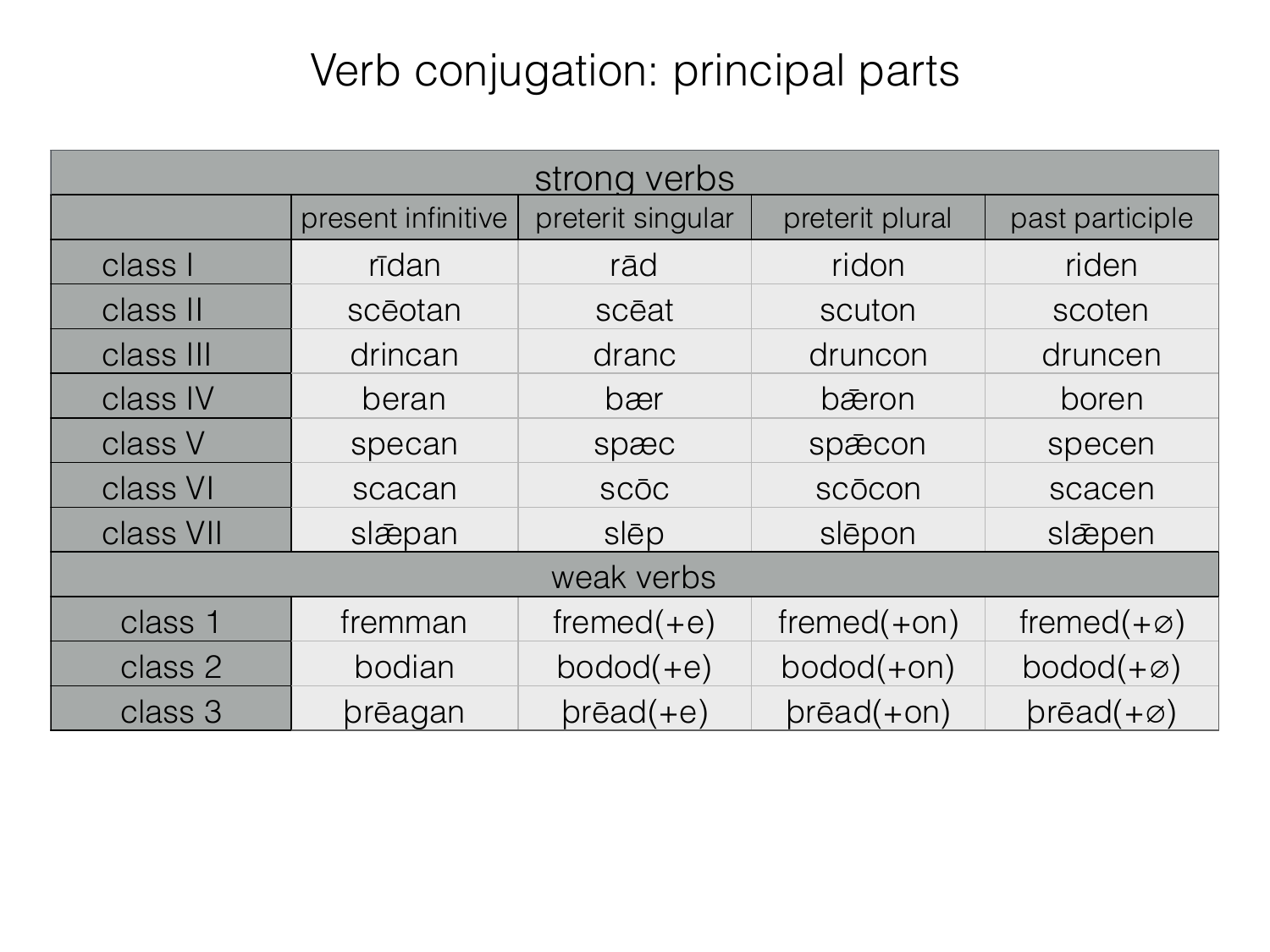# Strong verbs with principal parts affected by Verner's Law

|                                       | present infinitive | preterit singular | preterit plural | past participle |
|---------------------------------------|--------------------|-------------------|-----------------|-----------------|
| class I                               | snīðan             | snāð              | snidon          | sniden          |
| class II                              | sēoðan             | sēað              | sudon           | soden           |
| class III                             | weorðan            | wearð             | wurdon          | worden          |
| class V                               | cweban             | cwæb              | cwædon          | cweden          |
| class II verbs with $s \rightarrow r$ |                    |                   |                 |                 |
|                                       | cēosan             | cēas              | curon           | coren           |
|                                       | frēosan            | frēas             | fruron          | froren          |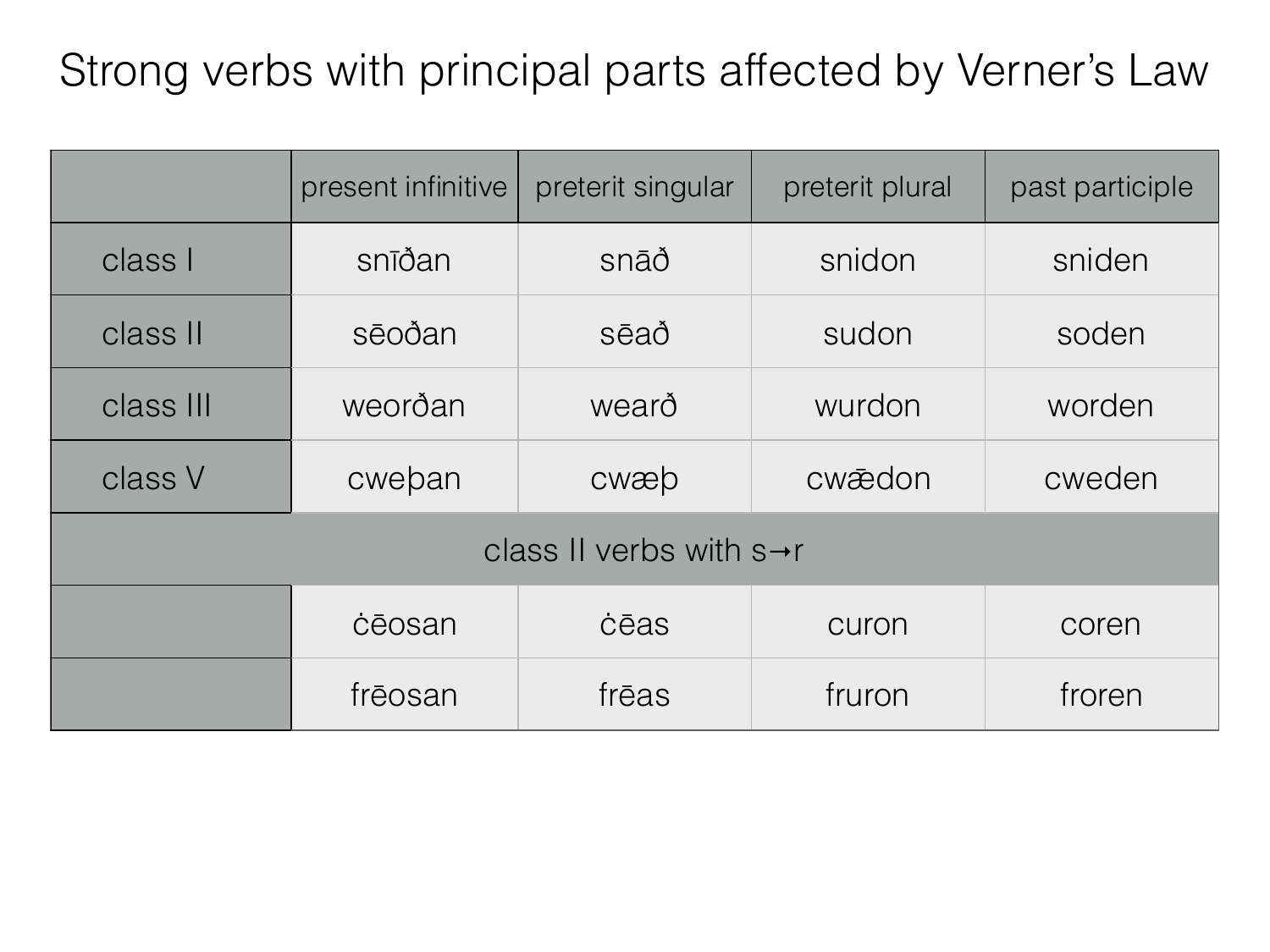## Grimm's Law

|              | Latin   | English |
|--------------|---------|---------|
| $\sqrt{D/2}$ | pater   | father  |
|              | tertius | third   |
|              | canis   | hound   |

- $b^{h} > b > p > p$ <br>•  $d^{h} > d > t > d$
- 
- $g^h > g > k > x$ <br>•  $g^{wh} > g^w > k^w > x^w$
-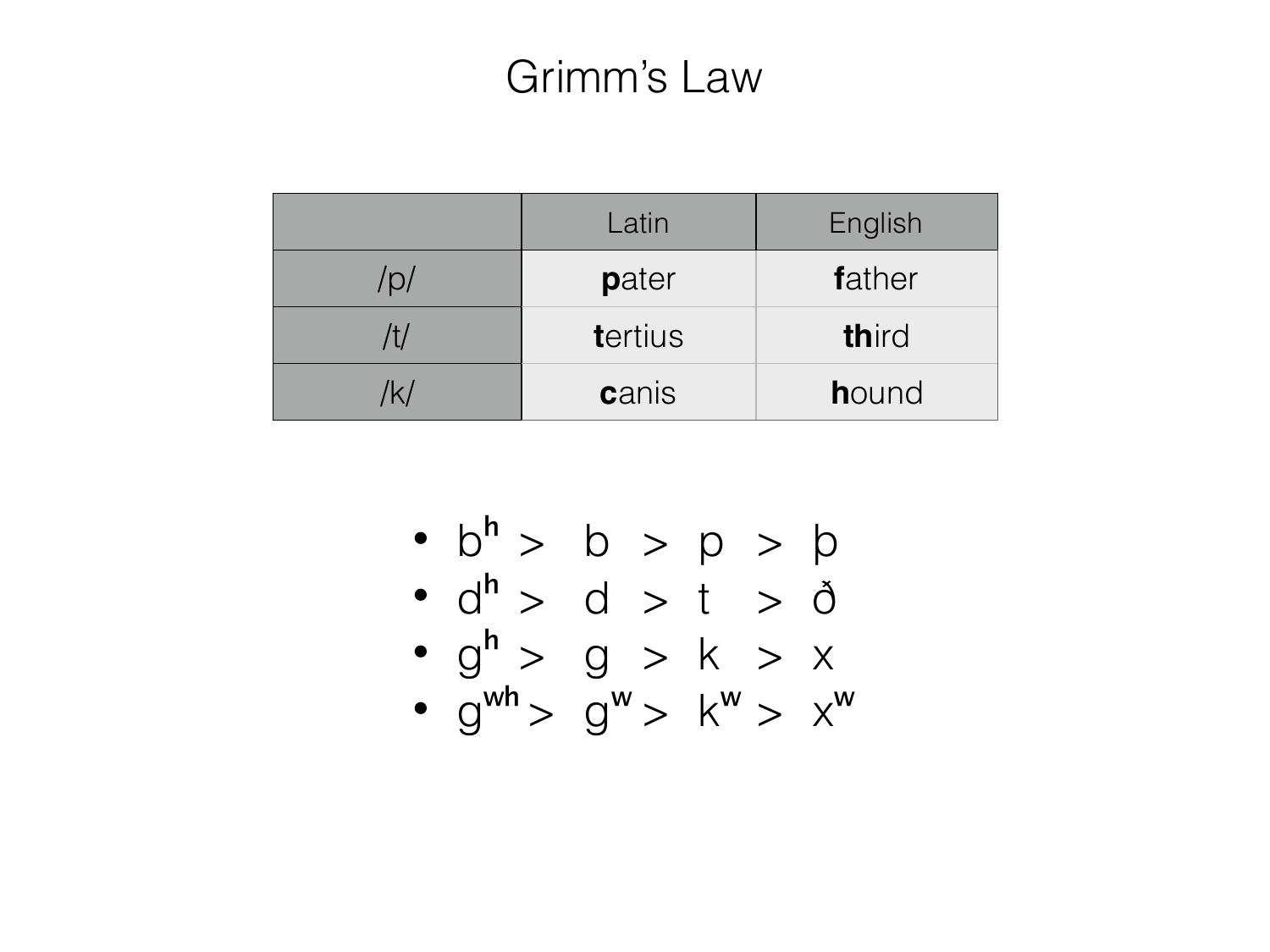#### Exceptions to Grimm's Law

|     | Old English | expected |
|-----|-------------|----------|
| /†/ | fader       | faðer    |
| /†/ | wurdon      | wurðon   |
| S   | curon       | cuson    |

 $wur\delta$ on  $\rightarrow$ wurdon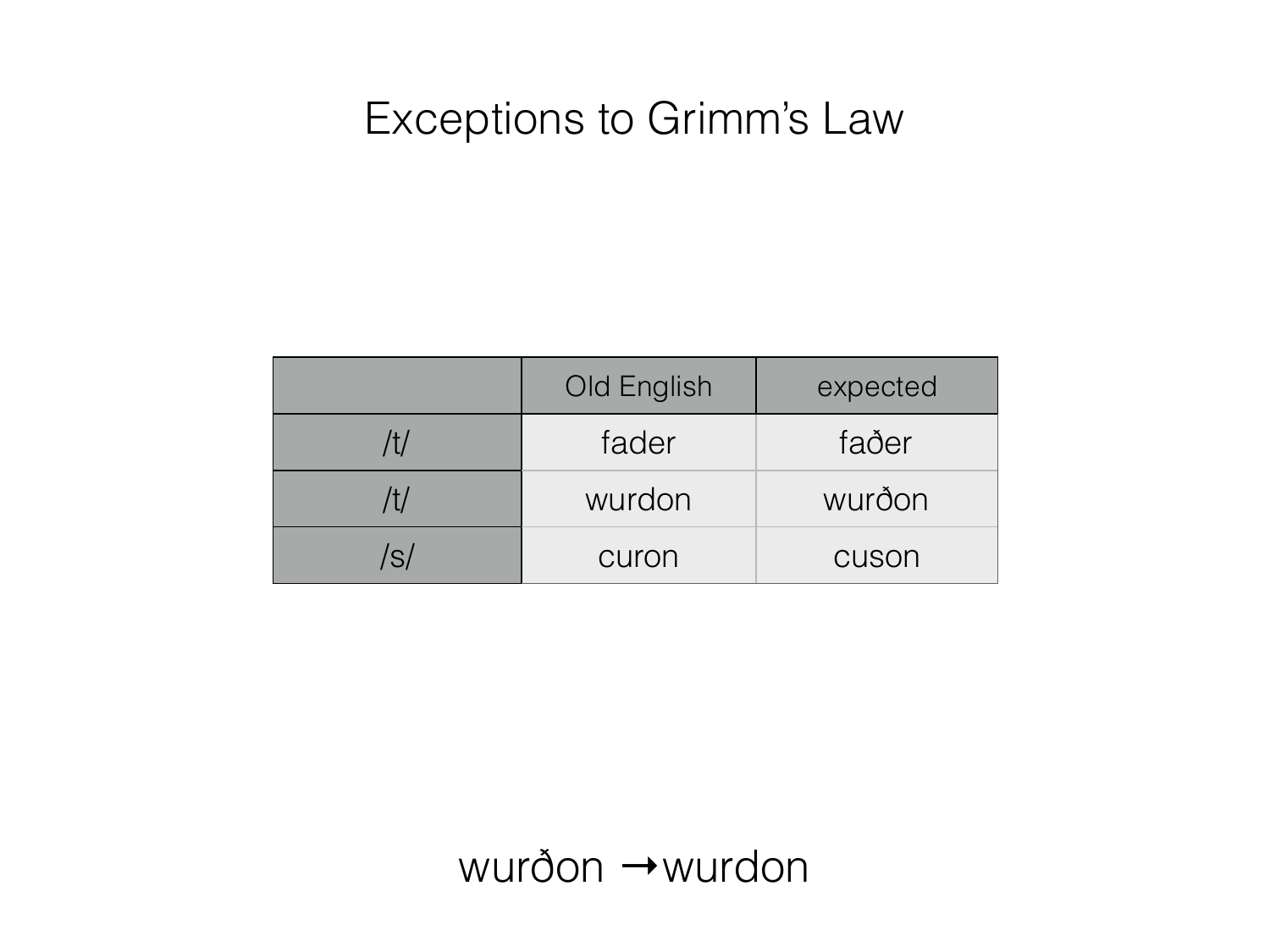## Verner's Law

The following sound changes occurred to the phonemes that were produced by Grimm's Law, whenever the segment was not adjacent to a word stress (either after or before the stress).

 $pre-V > post-V > OE$ 

- $\bullet$  f  $>$   $\circ$   $\circ$  f
- $\bullet$   $\phi$  >  $\delta$  > d
- $h > 3 > 9$
- $\bullet$  S > Z > r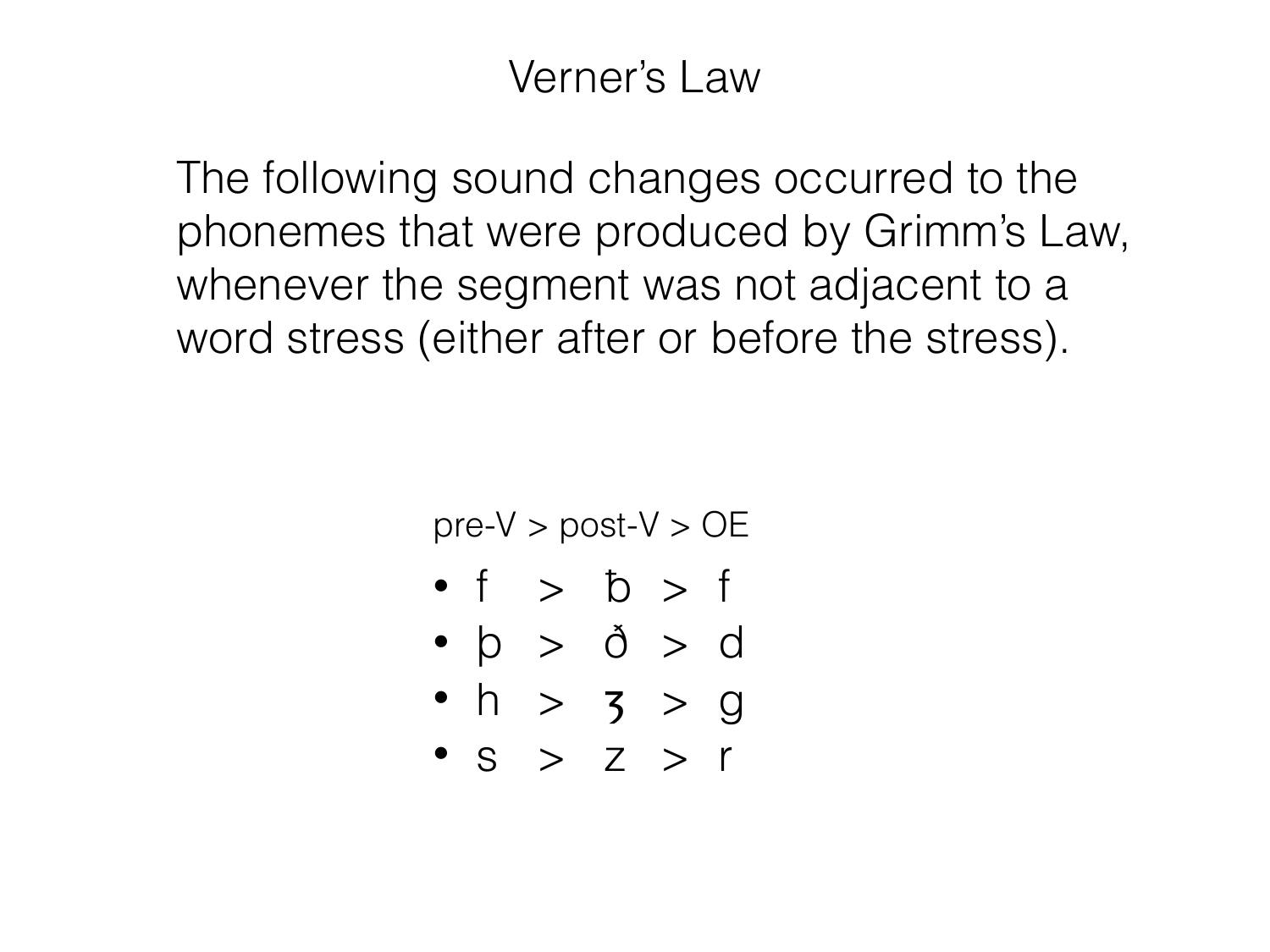## Verner's Law Examples

|     | pre-Verner | Old English |
|-----|------------|-------------|
| /†/ | faðer      | fader       |
| /†/ | wurbún     | wurdon      |
| 'S/ | wæsún      | wæron       |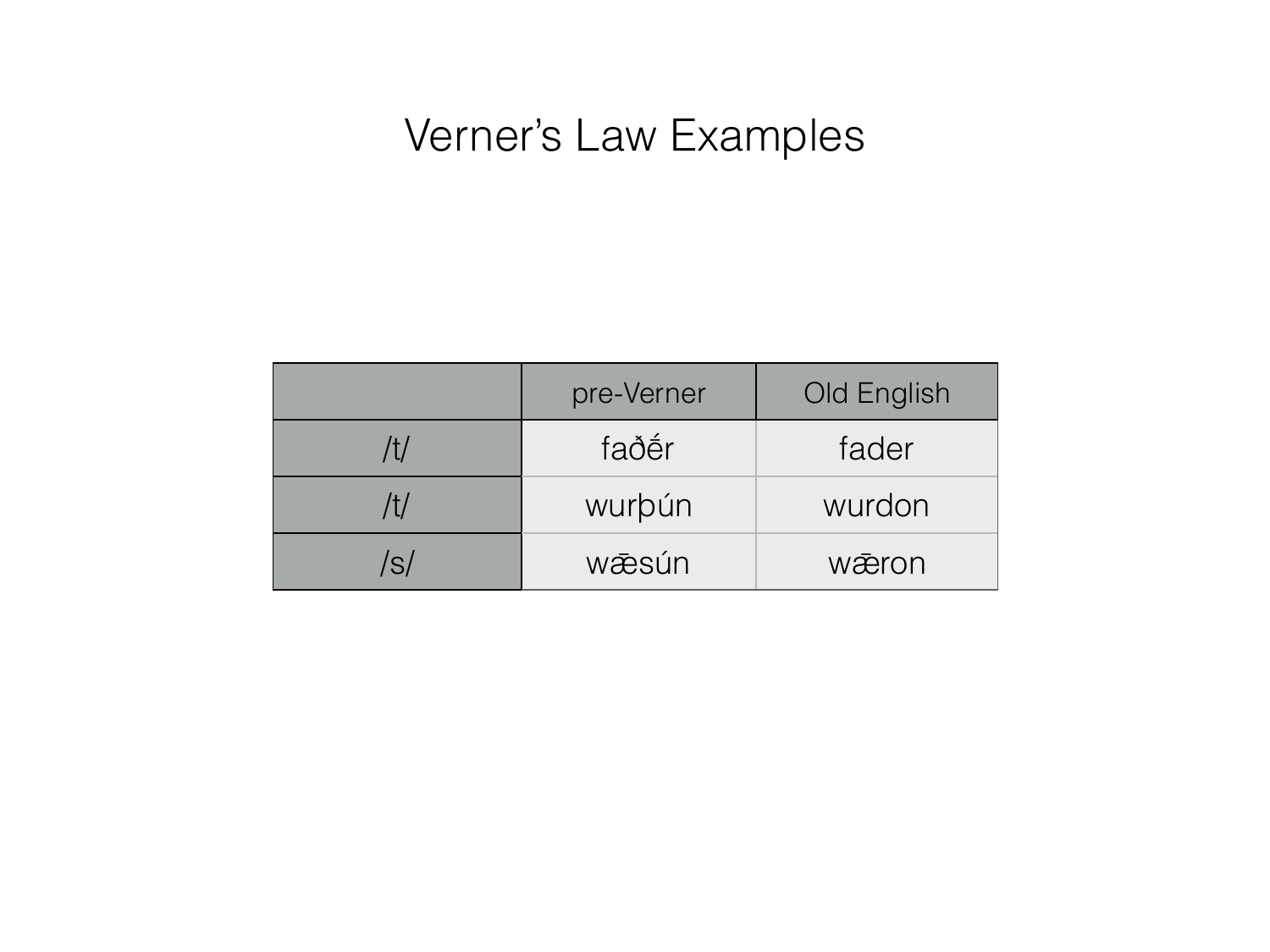# Verb conjugation: Indicative

| present           |            |             |                 |
|-------------------|------------|-------------|-----------------|
|                   | first weak | second weak | third weak      |
| infinitive        | fremman    | bodian      | prēagan         |
| singular 1st      | fremme     | bodie       | prēage          |
| singular 2nd      | fremest    | bodas(t)    | prēast          |
| singular 3rd      | fremeb     | bodab       | prēap           |
| plural - all      | fremmab    | bodiab      | prēagab         |
| preterit          |            |             |                 |
| singular 1st, 3rd | fremede    | bodode      | brēade          |
| singular 2nd      | fremedest  | bodest      | <b>prēadest</b> |
| plural - all      | fremedon   | bododon     | prēadon         |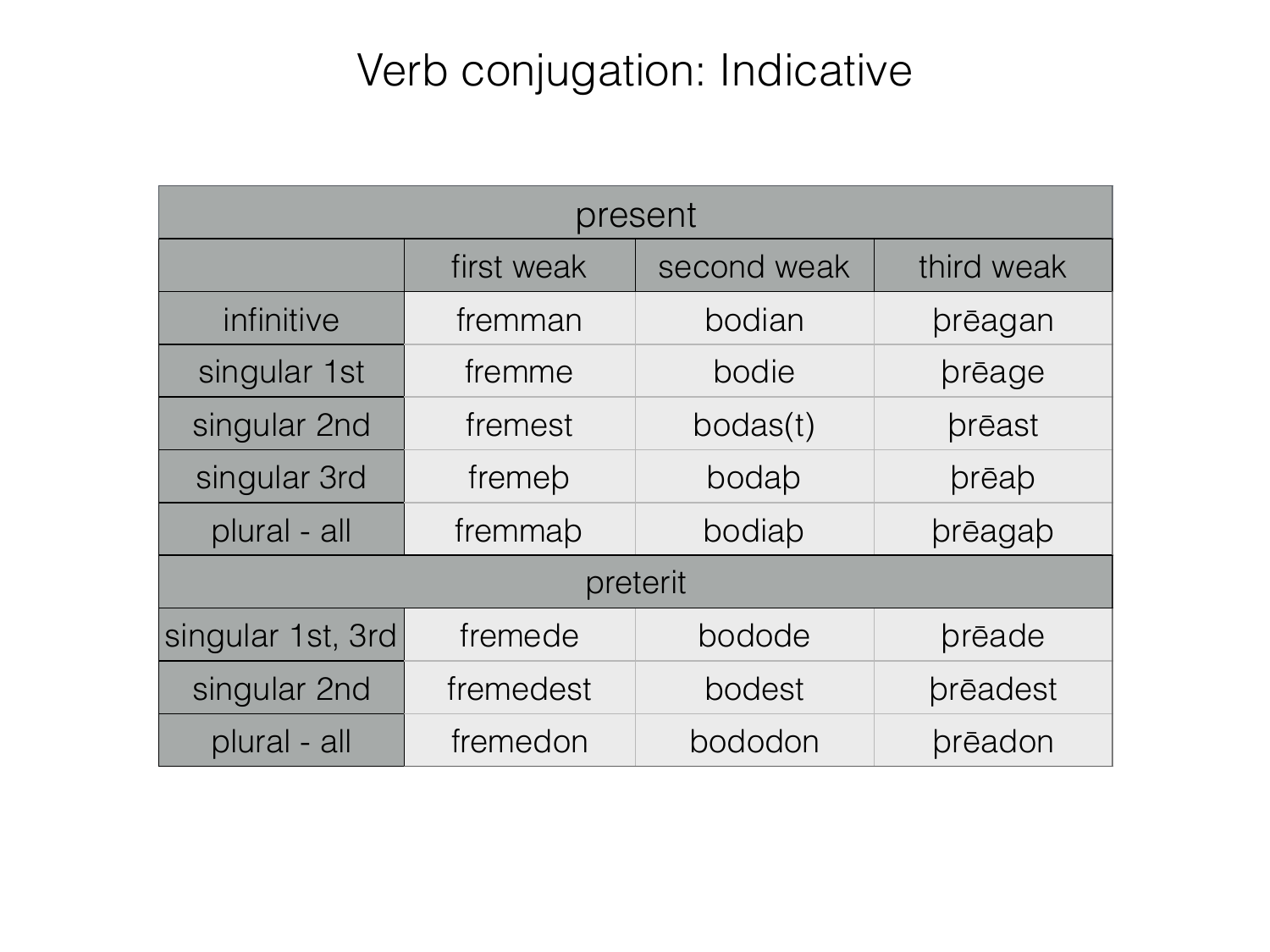# Verb conjugation: other forms

| subjunctive        |              |          |  |
|--------------------|--------------|----------|--|
|                    | present      | preterit |  |
| singular           | fremme       | fremede  |  |
| plural             | fremmen      | fremeden |  |
| imperative         |              |          |  |
| singular           | freme        |          |  |
| plural             | fremmap      |          |  |
| others             |              |          |  |
| gerund             | to fremmenne |          |  |
| present participle | fremmende    |          |  |
| past participle    | fremed       |          |  |